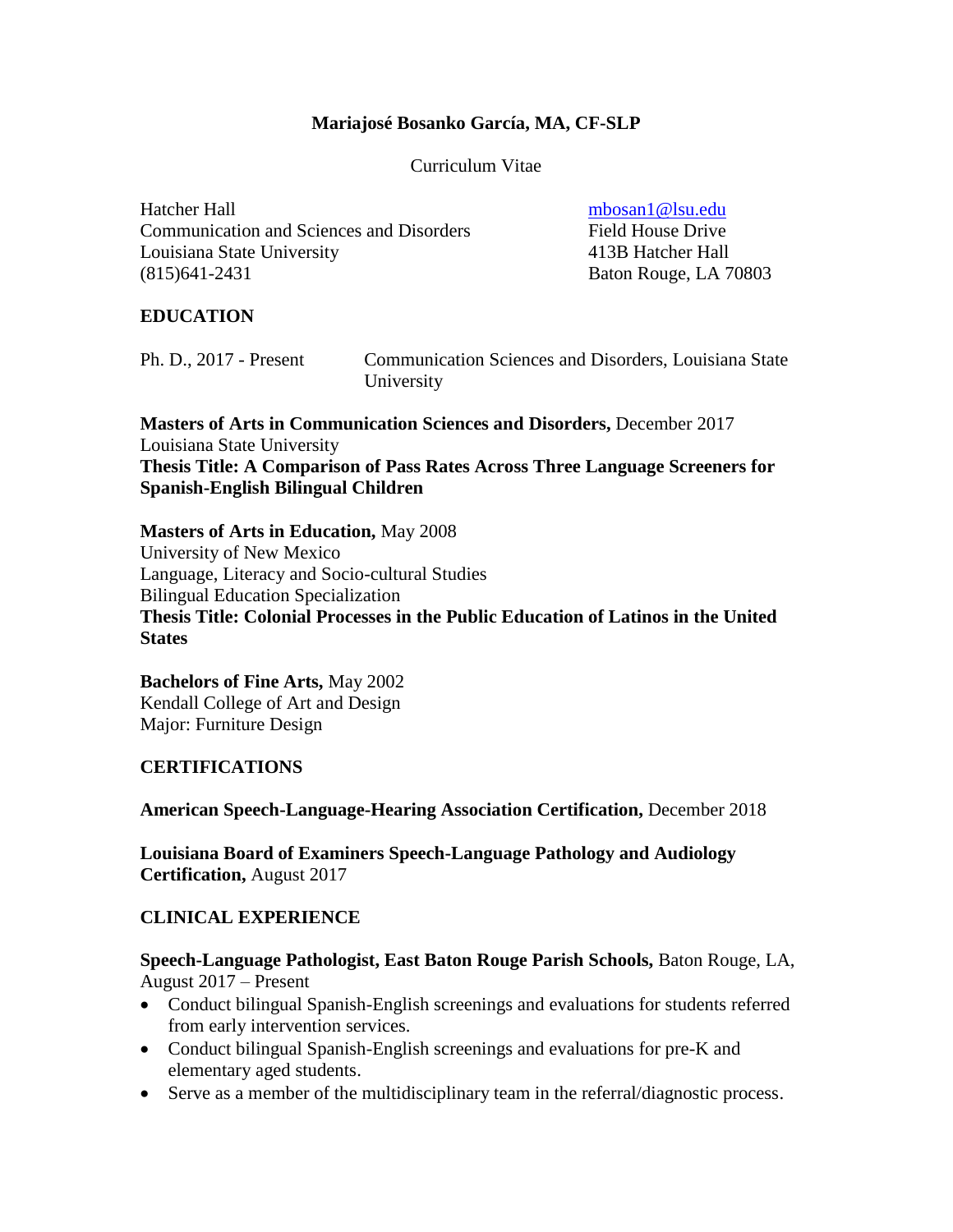- Plan the clinical program for bilingual students who have been identified as speech/language impaired, and/or bilingual students having related disabilities with communication needs.
- Provide general education intervention services through RTI for students who are identified as having needs that require additional support.
- Provide consulting services to parents, teacher, administrators, and colleagues.
- Complete Medicaid billing for services provided to students.

## **Graduate Clinician, St. James' Place,** Baton Rouge, LA, Summer 2017

- Provided therapy services to residents in areas of cognition, dysphagia, dysarthria, and language.
- Participated in interdisciplinary therapy activities and weekly team meetings with occupational and physical therapists.
- Provided staff in-service to therapy team on diet consistencies and modifications related to swallowing disorders.
- Conducted screenings and evaluations for new patients, and assisted in writing treatments plans, progress reports, and discharge summaries.

# **Graduate Clinician,** Baton Rouge, LA, Spring 2017

# **East Baton Rouge Parish Schools, Woodlawn Elementary**

- Provided group and individual intervention for students grades Pre-K through 5th in areas of receptive and expressive language, articulation, fluency, and pragmatic skills.
- Completed holistic evaluations of students consisting of standardized assessments, classroom observations, parents and teacher report, and student feedback.
- Participated in IEP meetings with parents, teachers, counselors, school administrators, and other relevant personnel.

# **Pediatria Healthcare for Kids,** Baton Rouge, LA, Fall 2016

- Provided individual language, feeding, and early intervention therapy for medically fragile children ages birth to 6-years.
- Provided group language therapy and school-readiness intervention for older children transitioning to school settings.
- Worked as part of a multidisciplinary team along with nurses, feeding specialists, occupational therapists, and physical therapists.

#### **Graduate Clinician,** Baton Rouge, LA, August 2015 – December 2016 **Louisiana State University Speech, Language & Hearing Clinic (LSU-SLHC)** *Pediatric Therapy*

- Planned and implemented intervention for individual pediatric language and articulation therapy clients.
- Conducted thorough diagnostic assessments for school-aged children with receptive and expressive language disorders, reading and writing difficulties, and articulation disorders.
- Completed hearing and language screenings with children ages 18-months to 6 years.
- Developed treatment plans, therapy goals, progress summaries, and diagnostic reports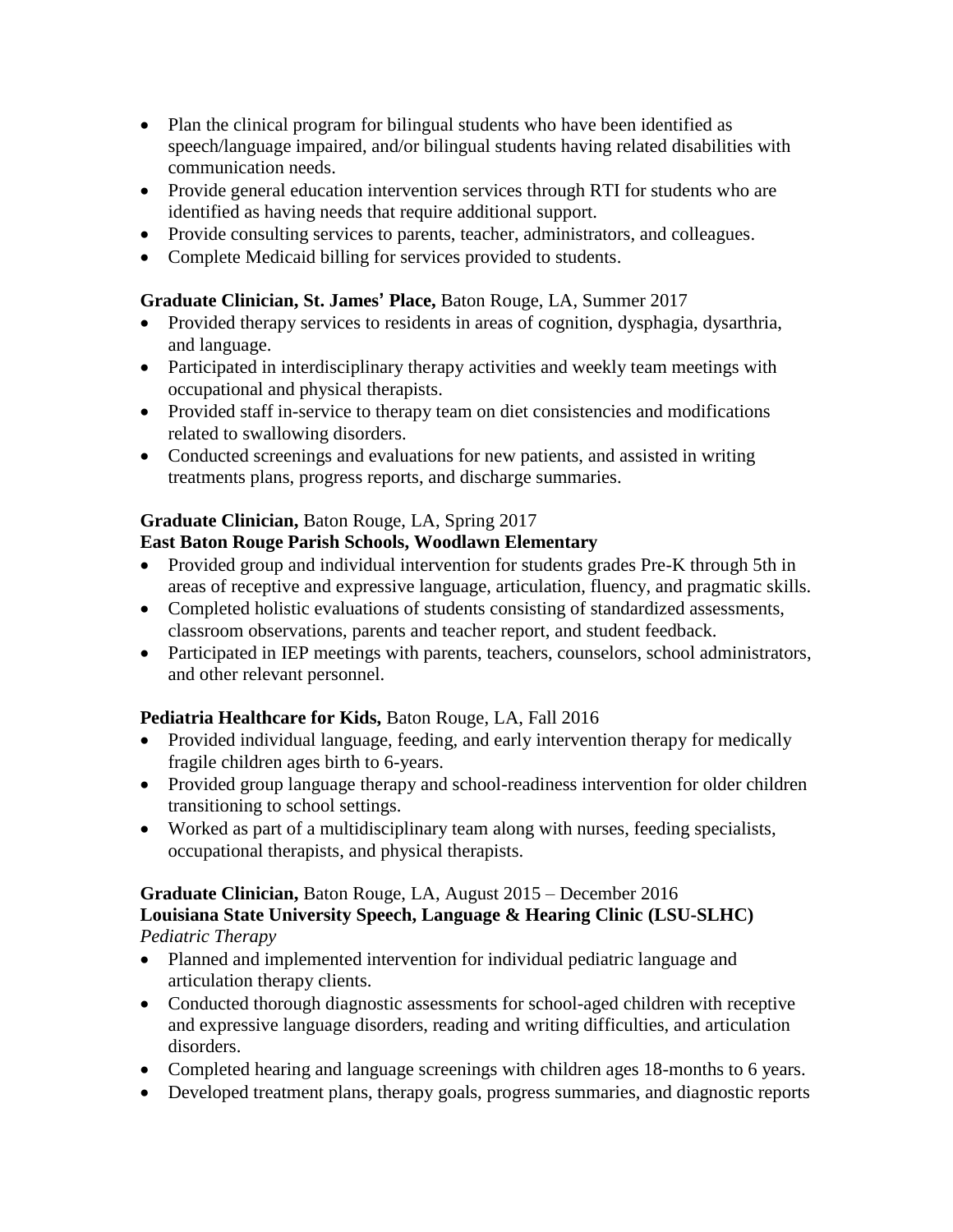for clients.

*Adult Therapy*

- Planned and implemented intervention for adults with diagnoses of aphasia, right hemisphere disorder, dysarthria, and voice disorders.
- Observed a modified barium swallow study (MBSS).
- Conducted evaluations using stroboscopy, nasometry, and computerized speech lab (CSL) software to assess voice and resonance disorders.
- Created treatment plans, therapy goals, daily SOAP notes, and progress reports for clients.
- Conducted thorough evaluations of individual speech patterns for accent modification.
- Planned and implemented therapy to modify sound pronunciation, stress, rhythm, and intonation of speech for accent modification.

# **AWARDS**

- LSU Graduate School Tuition Award, August 2015 July 2017
- LSU Graduate School Tuition Award, August 2017 July 2019
- Boston University Conference on Language Development Diversity Enhancement Award, November, 2017

# **RESEARCH INTEREST**

- Simultaneous and sequential bilingual language development
- Child speech and language disorders within bilingual and second language learning contexts
- Evaluation of speech and language assessment tools when working with bilingual individuals and speakers of Spanish-influenced English

# **TEACHING EXPERIENCE**

**Louisiana State University,** Baton Rouge, LA, 2017- Present

- Lab Instructor, COMD 4380 Speech and Language Development, Section 002 & Section 004 Fall 2017
- Instructor, COMD 2050 Introduction to Language, Section 002, Spring 2018
- Lab Instructor, COMD 4380 Speech and Language Development, Section 002 & Section 004 Fall 2018
- Instructor, COMD 2050 Introduction to Language, Section 002, Spring 2019

# **PRESENTATIONS**

- *Bilingualism and Code Switching.* Invited presentation for Hispanic Heritage Month Lecture Series, Office of Multicultural Affairs, Louisiana State University, Baton Rouge, LA, October, 2017
- *LSU Speech Language Hearing Screenings; An Evidence-based Collaboration Between LSU students and Faculty* Invited presentation for LSU Speech-Language-Hearing Clinic at Louisiana State University student orientation, Louisiana State University, Baton Rouge, LA, August 2018
- Oetting, J., Bosanko, M., & Lalande, M. (2018, November). *Speech and Language*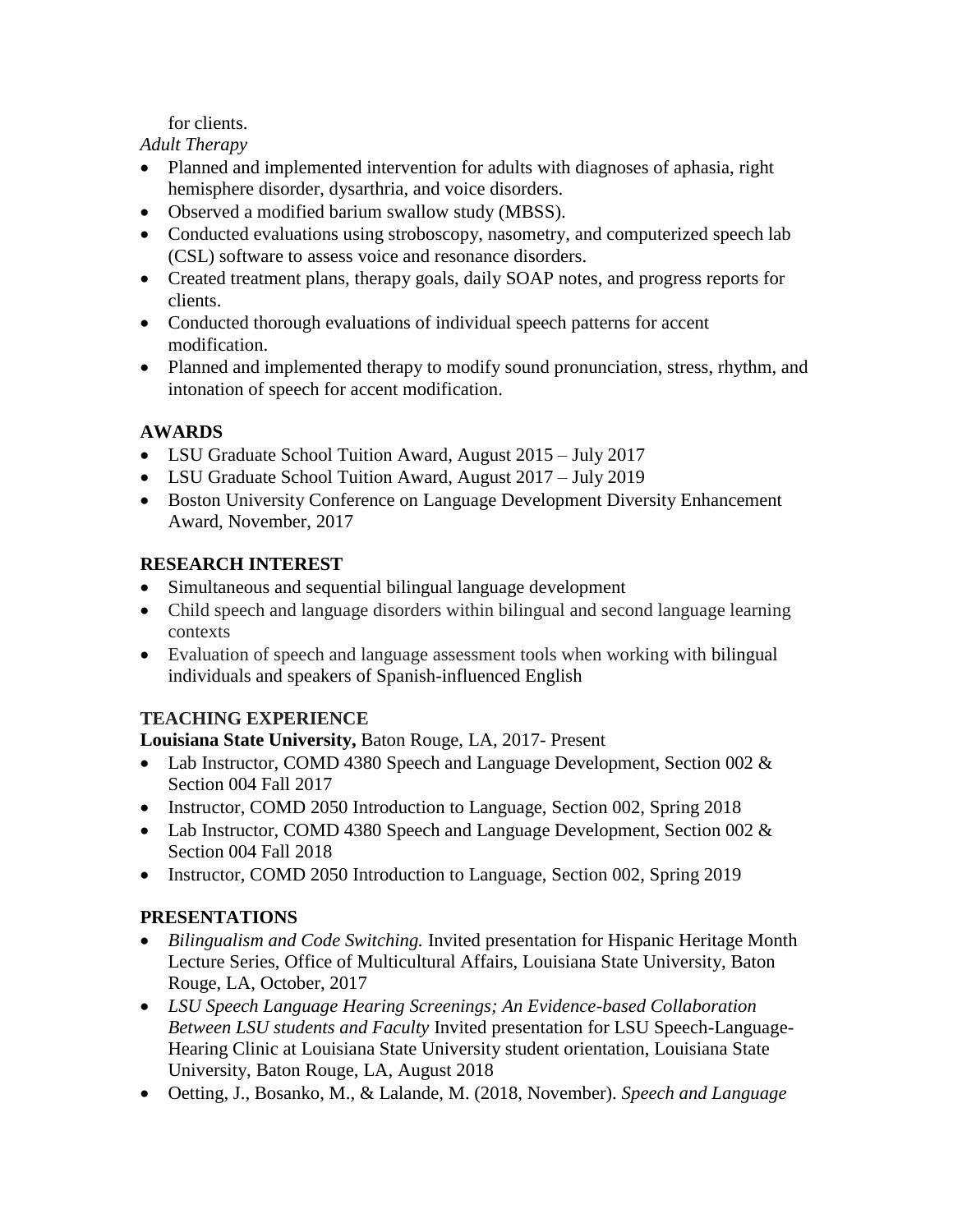*Screening Results by Setting, Gender, and Age*. Poster session presented at the Convention of the American Speech-Language-Hearing Association, Boston MA.

• *Second language development and bilingualism.* Invited presentation for East Baton Rouge Parish School System, Continuing education for Speech-language pathologists, Baton Rouge, LA, January 2018

## **PROFESSIONAL EXPERIENCE**

### **Bilingual Speech and Language Interpreter,** Joliet, IL, October 2012- August 2015 **Joliet Public Schools District 86**

- Work one-on-one with Speech and Language Pathologist (SLP) providing therapeutic services to bilingual students.
- Work one-on-one with SLP to identify and evaluate bilingual students evidencing speech/language/communication impairments.
- Provide interpreter services for meetings with Spanish-speaking parents.
- Translate written material for use during therapy sessions and communications with parents.

### **Profesora,** Distrito Federal, México, September 2010 – July 2012 **ILE International**

- Provide advance English conversation instruction to students.
- Evaluate student needs and create or adapt existing programs and curriculum to foment their language acquisition.
- Expose students to cultural aspects of language usage in different scenarios.

### **Family Liaison,** Albuquerque, NM, October 2007 – July 2010

## **Albuquerque Public Schools Partnership with New Mexico Parent Training Information Center**

- Respond to family and agency requests for support, information, technical assistance and education regarding Special Education.
- Plan and conduct workshops, educational sessions and presentations in English and Spanish.
- Maintain communication and linkages with families and community organizations or agencies that work with families to ensure that information and support is easily accessible, family-friendly and relevant.
- Provide technical support to families around issues related to the education system and Individuals with Disabilities Education Act.
- Serve as a liaison between families and schools for dispute resolution.
- Participate in district departmental leadership meetings.
- Take part in departmental work groups to address district and student needs.
- Collected survey data to inform district policy.

#### **Promotora [community organizer],** Albuquerque, NM, May 2007 - August 2007 **El Centro de Igualdad y Derechos (Summer Work Study Position)**

• Provided a variety of translation services.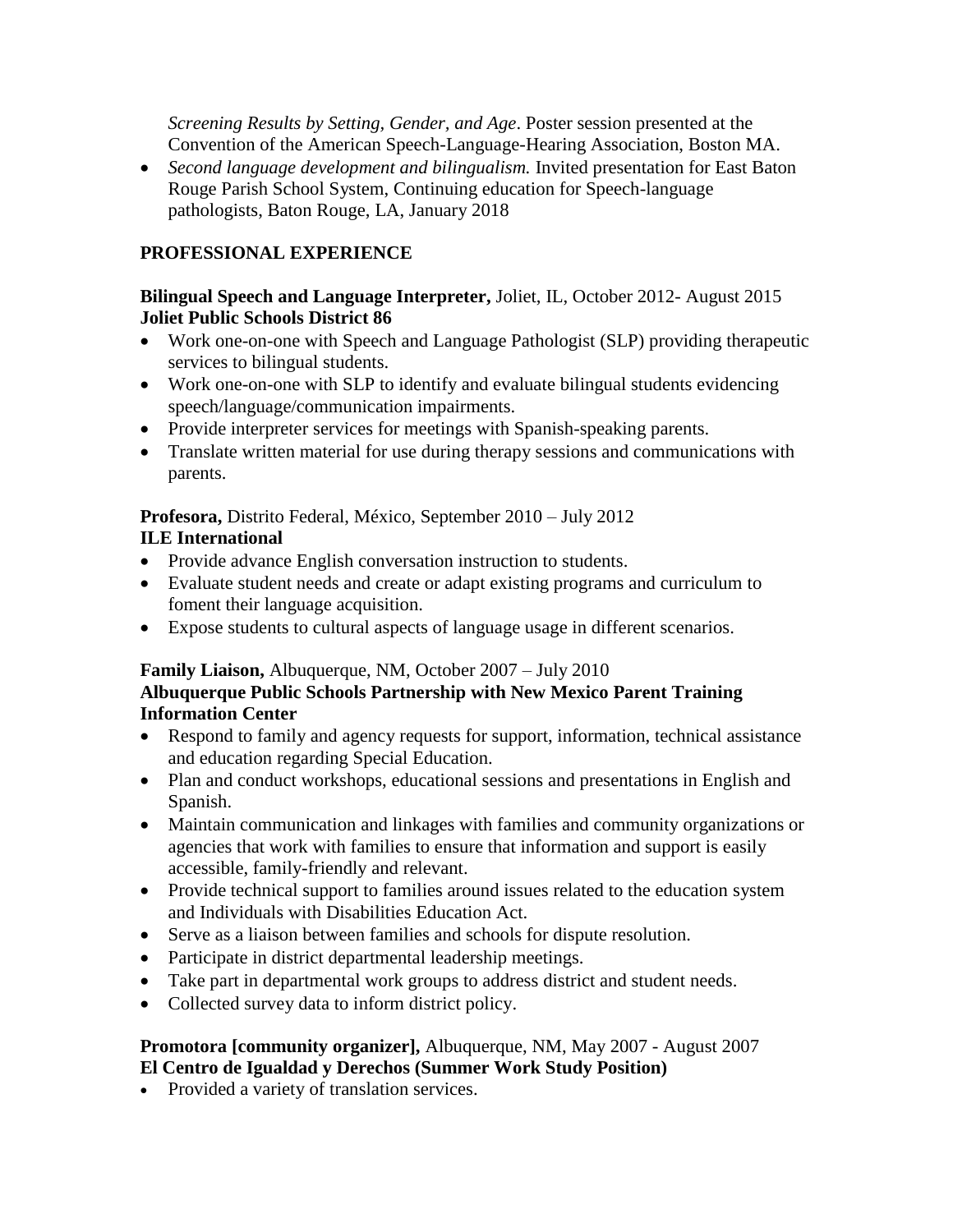- Planned and implemented a curriculum which encouraged students to resolve real life problems and to participate fully in the community.
- Worked with the immigrant community providing information and referrals to government, non-profit, and private social service programs for which they and their families may be eligible.
- Conducted know your immigration rights workshops for the migrant community.

## **Youth Group Facilitator,** Albuquerque, NM, January 2007 - April 2007 **Enlace Comunitario (Work Study Position)**

- Supported the community programs offered for clients of Enlace.
- Planned and implemented program activities for linguistically diverse elementary-age students.
- Provided tutorial instruction on a one-on-one basis.

**Americorps VISTA Member,** Acoma Pueblo Reservation, NM, July 2004 - September 2005 **Americorps**

- Selected to serve as a full-time volunteer through Acoma Pueblo Native American Boys and Girls Club.
- Planned and implemented after-school and summer curriculums and activities.
- Community and organizational outreach.
- Recruited mentors and volunteers.
- Created a data management and tracking system for funding purposes.
- Represented Boys and Girls Club at social service meetings and Tribal program meetings.
- Located and secured grants, funding and donation sources.
- Helped youth plan and implement community service projects.
- Provided support to Acoma youth by assessing needs and creating and implementing necessary programs.

#### **Administrative Assistant,** Grand Rapids, MI, August 2003 - May 2004 **Children's Assessment Center**

- Translated interviews, counseling sessions, court hearings and various documents for parents and members of police department, County Sheriff's department and Child Protective Service workers in English and Spanish.
- Maintained a database of clients and services provided for statistical purposes, used mostly for grant applications and renewals.
- Recruited, supervised and delegated tasks to volunteers.
- Assisted linguistically diverse clients to locate community programs and made referrals to other programs to aid them in their specific needs.

## **Americorps National Member,** Grand Rapids, MI, August 2001 - August 2002 **Americorps**

- Selected to serve in a one-year service project through Campfire USA.
- Positioned at Kensington Elementary as an aid to Spanish-speaking students.
- Worked one-on-one with monolingual Spanish first and second graders on academic content.
- Taught ESL in an after-school program.